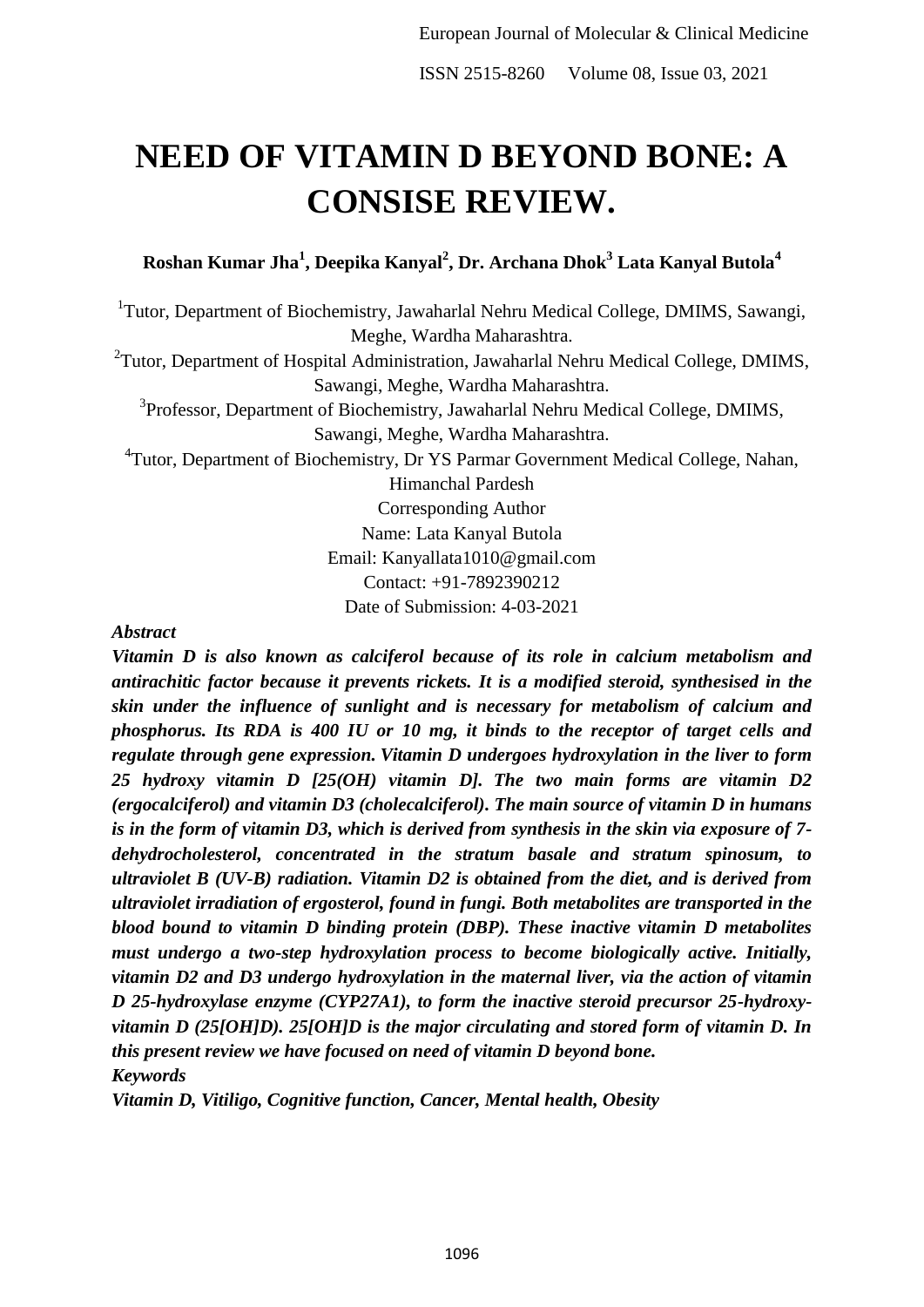## **Introduction**

Nearly 30 percent to 50 percent of people are estimated to have deficiency of vitamin D, and insufficiency and vitamin D deficiency are recognized as global health issues in the world.<sup>1</sup> Vitamin D is produced endogenously through exposure of skin to sunlight and it is absorbed from foods containing or supplemented with Vitamin  $D<sup>2,3</sup>$  Its RDA is 400 IU or 10 mg, it binds to the receptor of target cells and regulate through gene expression.<sup>4</sup> Pro-vitamin D3 or 7-dehydrocholestrol, which is primarily found in the basal and spinous cell layers of the epidermis, undergoes a photochemical reaction to form pre-vitamin D3. The UV light blocking function of melanin leads to a requirement of greater UV light exposure in order to produce equivalent amounts of Vitamin D3 in dark skinned populations. In addition to its action on the kidneys, calcitriol bound to vitamin D binding protein acts by both genomic and non-genomic mechanisms on certain other target tissues like bone, intestine, and parathyroid gland that express the vitamin D receptors.<sup>5</sup> Vitamin D is metabolized to its biologically active form, 1,25-dihydroxyvitamin D, a hormone that regulates calcium and phosphate metabolism. Deficiency of vitamin D results in impaired bone formation and produces rickets in children and osteomalacia in adults.  $2$  Poor diet, lack of sun exposure, decreased synthesis of Vitamin D and decreased renal hydroxylation of 25(OH) D due to old age are the main cause of Vitamin D deficiency.<sup>6</sup>

|                    | Vitamin D and its Metabolites in Plasma <sup>1</sup> |                          |            |
|--------------------|------------------------------------------------------|--------------------------|------------|
| Compound           | Concentration                                        | Free,%                   | Half-life  |
| Vitamin D          | $<$ 0.2-20ng/mL                                      | $\overline{\phantom{a}}$ | $1-2$ days |
|                    | $<$ 0.5-52nmol/L                                     |                          |            |
| 25-Hydroxyvitamin  | $10-65$ ng/mL                                        | 0.03                     | 2-3 weeks  |
| D                  | $25 - 162$ pg/mL                                     |                          |            |
| $1,25-$            | $15-60$ pg/mL                                        | 0.4                      | 4-6 hours  |
| Dihydroxyvitamin D | 36-144pmol/L                                         |                          |            |

**Table 1: Vitamin D and its Metabolites in Plasma<sup>2</sup>**

# **Table 2: Abnormal Circulating Concentration of 25(OH)D<sup>2</sup>**

| Decreased 25(OH)D                                                      |  |  |
|------------------------------------------------------------------------|--|--|
| Inadequate exposure to sunlight<br>$\bullet$                           |  |  |
| Inadequate dietary Vitamin D<br>$\bullet$                              |  |  |
| Vitamin D Malabsorption<br>$\bullet$                                   |  |  |
| Severe hepatocellular disease<br>$\bullet$                             |  |  |
| Increased catabolism (e.g. drugs such as anticonvulsants)<br>$\bullet$ |  |  |
| Increased loss (Nephrotic syndrome)<br>$\bullet$                       |  |  |
| Increased 25(OH)D(Hypercalcemia)                                       |  |  |
| Vitamin D or 25(OH)D intoxication                                      |  |  |

# **Table 3:Abnormal Circulating Concentration of 1,25(OH)2D 2**

• Hypercalcemia of malignancy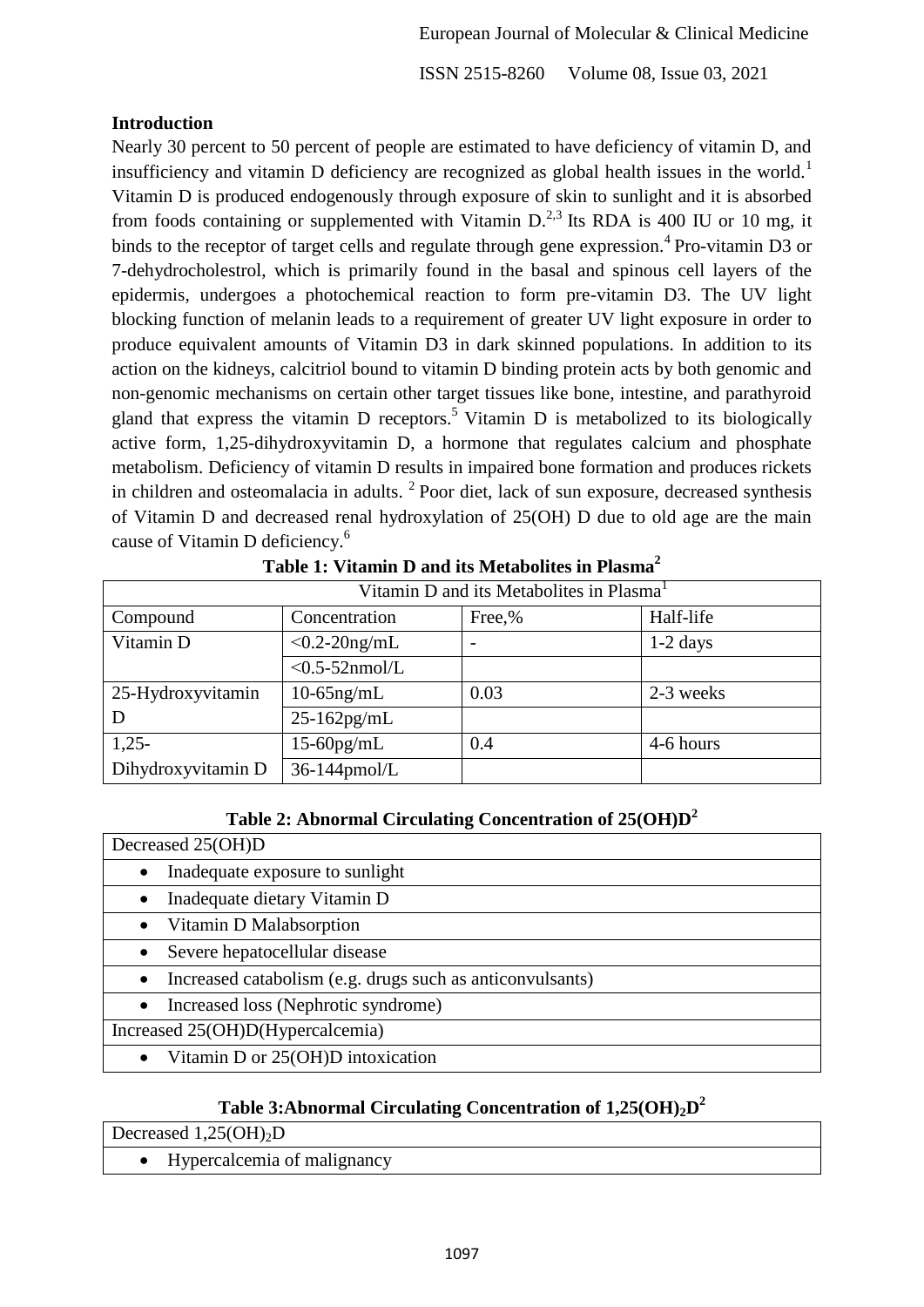|                           | Vitamin D-dependent rickets, type I  |
|---------------------------|--------------------------------------|
|                           | Pseudohypoparathyroidism             |
|                           | Hypoparathyroidism                   |
|                           | Hypomagnesemia                       |
| Renal failure             |                                      |
|                           | Hyperphosphatemia                    |
| Increased $1,25(OH)_{2}D$ |                                      |
|                           | Vitamin D-dependent rickets, type II |
|                           | $1,25(OH)2D$ intoxication            |
| Lymphoma                  |                                      |
|                           | Primary hyperparathyroidism          |
| Granulomatous disease     |                                      |
|                           |                                      |

### **Role of Vitamin D beyond bone:**

#### **Vitamin D and vitiligo**

In the pathogenesis of vitiligo, autoimmunity plays an important part, which is also evident by the coexistence of different autoimmune disorders with vitiligo.<sup>7</sup> In turn, vitamin D levels have been found to be decreased in various autoimmune disorders, $\delta$  suggesting a possible connexion between vitiligo and vitamin D levels. The exact process by which autoimmunity induces vitamin D, however, remains an enigma. Some studies have examined the relationship between the levels of vitiligo and 25(OH)D. Prasad et al. documented first the use of vitamin  $D$  analog in conjunction with PUVA sol in the therapy of vitiligo.<sup>9</sup> Then topical vitamin D analog was successfully used in both monotherapy and other modalities such as corticosteroids and UV therapy. Vitiligo has been treated effectively. Studies have shown that melanocytes and immune systems are the targets of this therapeutic intervention. Through its anti-apoptotic effect, vitamin D regulates the activation, proliferation and migration of melanocytes by increasing melanogenesis and the content of tyrosinase in cultured human melanocytes.<sup>10</sup> By modulating T-cell activation, vitamin D also reduces the autoimmune harm of melanocytes.<sup>11</sup> A pilot study was performed to test the effectiveness and safety of extended treatment with high-dose vitamin D3 in patients with psoriasis and vitiligo. This study was focused on the fact that autoimmunity and vitamin D deficiency are related, and the frequent existence of gene polymorphisms is correlated with vitamin D metabolism in affected patients. Therefore, the administration of high doses of vitamin D3 to patients with autoimmune disorders will offset genetic susceptibility to its biological impact. In combination with a low calcium diet and hydration, Finamor et al. treated 16 patients with vitiligo with 35,000 IU of vitamin D3 once daily for 6 months. Fourteen of the 16 patients had 25-75% repigmentation without any substantial improvement in metabolic parameters, suggesting that for vitiligo patients, high-dose vitamin D3 therapy could be successful and safe $^{12}$ 

#### **Vitamin D and chronic kidney disease**

Vitamin D plays a non-classical role in chronic kidney disease through the regulation of the renin-angiotensin system and the nuclear factor (NF) kB pathway, both of which are involved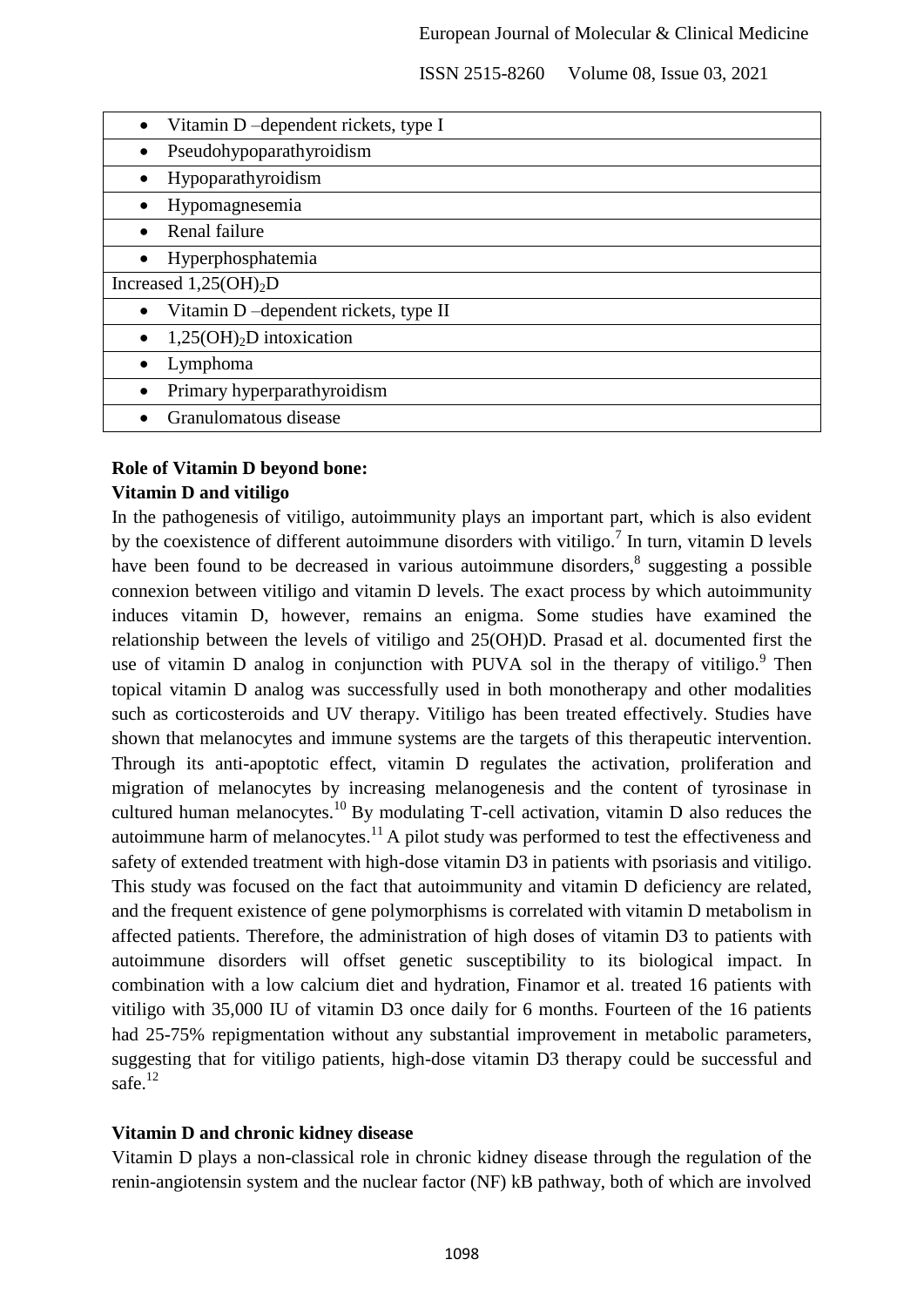in a wide variety of pathological processes. As the kidney is a major organ for the action of vitamin D (both classical and non-classical) and plays an important role in morbidity and mortality in CKD patients. In CKD patients Vitamin D regulates the Renin-Angiotensin system (RAS) leading to angiotensin II activation in CKD patients who have deleterious effects on vasculature and blood pressure and contribute to renal parenchymal injury. Vitamin D deficiency appears to be a strong activator of the RAS intra-renal portion. NF-kB pathway is regulated by the non-classical autocrine role of vitamin D, NF-kB is the transcription factor group involved in the immune response as well as inflammation and fibrosis and underscores the pathogenesis of CKD and results in tissue injury. In CKD ability to produce renal hydroxylated 1,25 Vitamin D gets diminishes and 1,25 Vitamin D Deficiency ensures. As vitamin D does not occur naturally, ample exposure to the sun and supplementation are now widely essential to resolve the deep deficits.<sup>13</sup>

#### **Vitamin D and CVD**

The vitamin D receptor is found in cells in the vascular system. Many types of cells, including vascular smooth muscle cells, endothelial cells, and cardiomyocytes, produce 1 alpha-hydroxylase, a natural vitamin D receptor ligand that transforms 25-hydroxyvitamin D into calcitriol. It has been shown that calcitriol prevents the proliferation of vascular smooth muscle cells, controls the renin-angiotensin system, reduces coagulation, and has antiinflammatory properties.<sup>14</sup>

#### **Vitamin D and Leprosy**

Vitamin D3 acts along with its receptor, VDR, which gets activated and controls the transcription of various gene groups, including those involved in immune reactions, after binding to vitamin D3. Thus, levels of VDR expression are essential for controlling disease progression in these cell types. VDR binds to the response element of VDR and regulates the expression of genes.<sup>15</sup> Analysis of ChIP-seq showed that major changes in the number of genes occurred during the stimulation of vitamin D3 and were coupled with enriched VDR binding.<sup>16</sup> Autoimmune disorders and cancer-related genes reported from genome-wide related studies, VDR binding sites are substantially enriched. IRF8, associated with multiple sclerosis, and PTPN2, associated with Crohn's disease and type 1 diabetes, were among the prominent genes with VDR binding.<sup>17</sup> VDR is considered to play an important role in regulating miRNA and therefore may be involved indirectly in the primary regulation of other genes. The MCM7 gene, which encodes MIR 106b and is known to control the expression of MIR181a and MIR-22,  $^{18,19}$  is also controlled by VDR. Several diseases are associated with MicroRNA control, and their existence is often used as a marker for them. Previous studies have shown that leprosy complexity is associated with some mutations in the VDR gene. 20,21 Many results showed that people with complex leprosy reactions in combination with low vitamin D3 have very low VDR expression. Such people had very high BI, and all had ENL. Interestingly, two people with average levels of vitamin D3 but with very low levels of VDR had high BI and manifested neuritis and/or ENL type 2 reactions. This indicates not only that it is important to have a certain level of vitamin D3-VDR interaction, but also that the level of VDR expression is the deciding factor in leprosy reaction regulation. We do not yet understand how the expression of VDR affects the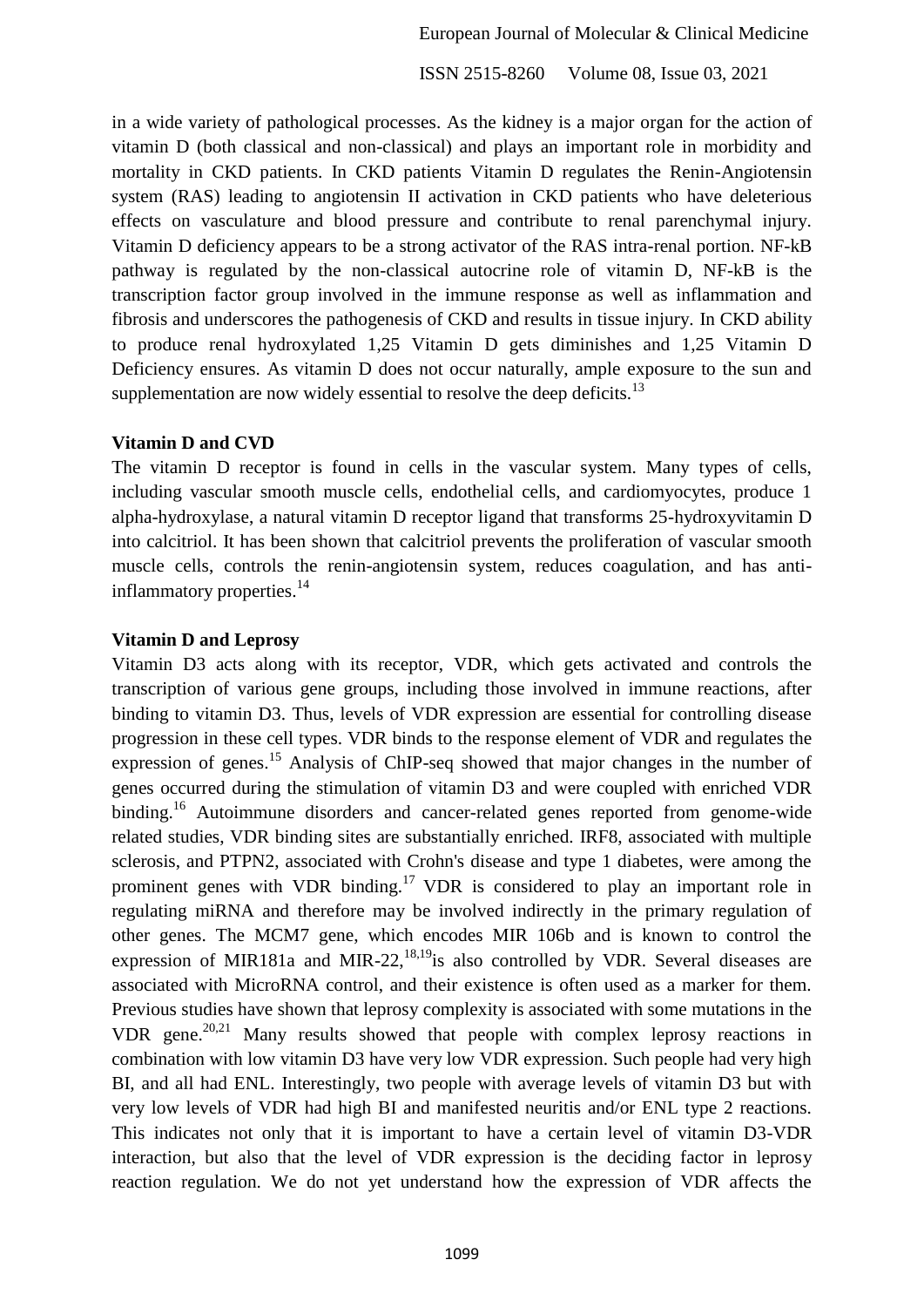outcome of the leprosy response. It is of interest to consider the exact mechanism, and it remains to be explained. Detailed information can be generated by ChIP-seq analysis of the genes of leprosy reaction patients.

#### **Vitamin D and cognitive function**

An elevated level of Hcy as a neurotoxin was also shown to affect the redox signalling pathways in neurons through the generation of reactive oxygen species (ROS) and a decrease in endogenous antioxidants.<sup>22</sup> Insufficiency of vitamin  $D$  is associated with cognitive impairment and dementia. A number of neuroprotective mechanisms have been identified (an increase of amyloid beta-peptide phagocytosis, control of neurotrophins and calcium homeostasis, anti-inflammatory and antioxidant action), indicating that vitamin D may play a significant role in dementia prevention. Since vitamin D has a neuroprotective function, vitamin D insufficiency contributes to diminished memory and cognitive function. Vitamin D receptors are found in the human cortex and hippocampus, which are essential places for cognitive control, and neurodegenerative dementia such as Alzheimer's disease has been correlated with absence or malfunction.<sup>23</sup>

#### **Vitamin D and Lung diseases**

Asthma, chronic obstructive pulmonary disease (COPD), interstitial lung disease and cystic fibrosis are associated with severity and low vitamin D status, as the frequency of pulmonary infections and lung cancer.<sup>24</sup> The circulating precursor 25-dihydroxy vitamin D3 (25(OH)D3) can be converted to local active 1,25(OH)D3 by the bronchial epithelium and immune cells. In response to various stimuli, including cytokines, and toll-like receptors (TLR) ligands such as mycobacterial lipopeptides (TLR1/2L) and viral dsRNA (TLR3L), and other parameters within the vitamin D axis (eg, cytochrome P450 27 (CYP27), CYP24) is modulated. By modulating the nuclear factor axis, 1,25(OH)D3 decreases the development of inflammatory cytokines (such as interleukin-8 (IL-8)) and chemokines (such as CXCL10-leucocyte attracting ) from activated epithelial cells. Although a decrease in inflammatory cytokines could be expected to lead to an impaired antimicrobial response, in the presence of vitamin D, cell culture experiments actually show a preserved or reinforced antimicrobial response (see below). Cell proliferation and differentiation involve other pathways in vitamin Dregulated parenchymal cells. Vitamin D, for example, can inhibit airway smooth muscle proliferation and several pathways involved in airway remodeling, such as matrix metalloproteases.<sup>25</sup> Vitamin D control of cell proliferation appears to be significant in cancer prevention and treatment.

#### **Vitamin D and Cancer**

Vitamin D deficiency accounts for breast, colon, prostate and ovarian cancer. Normal colon, breast and prostate epithelial cells have vitamin D receptor that is highly sensitive to 1,25 (OH)2D which provides anticarcinogenic mechanism of action. Individual with circulating levels below 30ng/ml had twice the risk of developing colon cancer and had higher incidence of colonic adenomas. Vitamin D and its metabolites reduces the incidence of many types of cancer by inhibiting tumour angiogenesis stimulating mutual adherence of cells and enhancing intercellular communication through gap junction there by strengthening the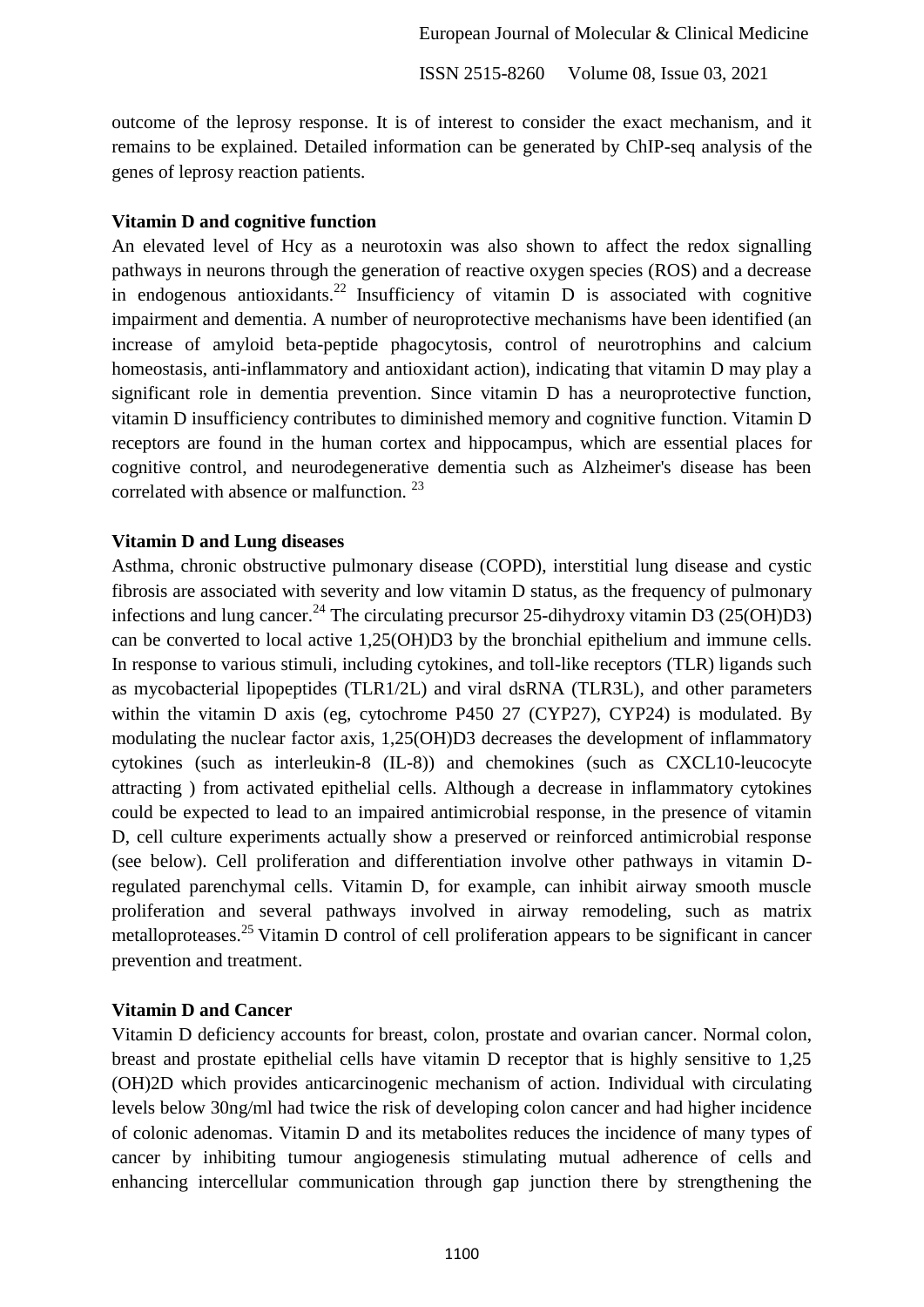inhibition of proliferation that results from physical contact with adjacent cells within a tissue. Many studies indicate that adequate intake of Vitamin D is associated with reduced incidence and death rates of colon, breast, prostate and ovary cancer.<sup>26</sup>

#### **Vitamin D and Mental Health**

In India, one among every seven people suffering from mental disorder, ranging from mild to severe.<sup>27</sup> Mental disorders were associated with a wide range of chronic illnesses, disability, and even mortality, particularly among elderly people.<sup>28</sup> In mental wellbeing and cognitive functions, Vitamin D plays a major role.<sup>29,30</sup> In different parts of the brain, Vitamin D receptors are active, including the amygdala, which is correlated with the control of emotions and actions. <sup>31</sup> Vitamin D controls the concentration of intracellular and extracellular calcium in neurons.<sup>32</sup> Researchers found that mood disorders affect patients with low levels of vitamin D.<sup>33,34</sup> Vitamin D deficiency has also been associated with neuropsychiatric conditions such as Parkinson's disease, schizophrenic disorder, multiple sclerosis (MS), Alzheimer's disease, and disorders on the autism spectrum.<sup>35-37</sup> Significant associations between vitamin  $D$ deficiency and depressive symptoms or cognitive dysfunction have been observed in other studies.<sup>38,39</sup>Low sunlight sensitivity and inadequate diet<sup>40</sup> are the key factors for vitamin D deficiency in patients with mental disorders. Therapy with anticonvulsants can also play a role.<sup>41</sup> While screening psychiatric patients for vitamin D deficiency is not standard practice, evidence indicates that routine screening should include Vitamin D levels. In a UK study, for example, 100 percent of psychiatric male hospitalized patients were vitamin D deficient during hospital care.<sup>42</sup> Researchers found in another study conducted in the same country that 83 percent of hospitalized patients were vitamin D deficient.<sup>43</sup>

#### **Vitamin D and Obesity**

Obesity is a health and dietary problem in both developed and developing countries.<sup>44</sup> Nowadays, the most plausible reason for the inverse association between vitamin D serum levels and BMI in volumetric dilution of VD. Although obese and lean subjects have equivalent amounts of VD, in overweight individuals, VD is split into a higher amount, decreasing serum concentrations. In other words, 25(OH)D is primarily divided into compartments of serum, muscle, fat, and liver that increase obesity. <sup>45</sup> The explanation for this can be found in the fact that seasonal variation has a major impact on the difference in the serum 25(OH)D concentration between normal weight and obese classes. The disparity is greater in summer, according to Bolland et al.<sup>46</sup>, since the increase in serum  $25(OH)D$  due to sunlight exposure is lower in obese people compared to normal weight groups due to distribution to compartments other than serum. In addition, in response to VD supplementation, another study showed a lower 25(OH)D rise in serum in obesity than in normal body weight.<sup>47</sup>Drincic et al.<sup>48</sup>, therefore, indicate that VD supplementation needs to be tailored for body size in order to eliminate the rise in serum disparity between obese and lean subjects. Moreover, in the obese population in their analysis, the 25(OH)D response to VD supplementation was approximately 30 percent lower. In both obese individuals and in the control group, Carelli et al.<sup>49</sup> measured the concentration of  $VD$  in plasma and omental and subcutaneous tissue and found that the relationship between plasma VD and VD concentrations in the subcutaneous and omental fat compartments was similar between the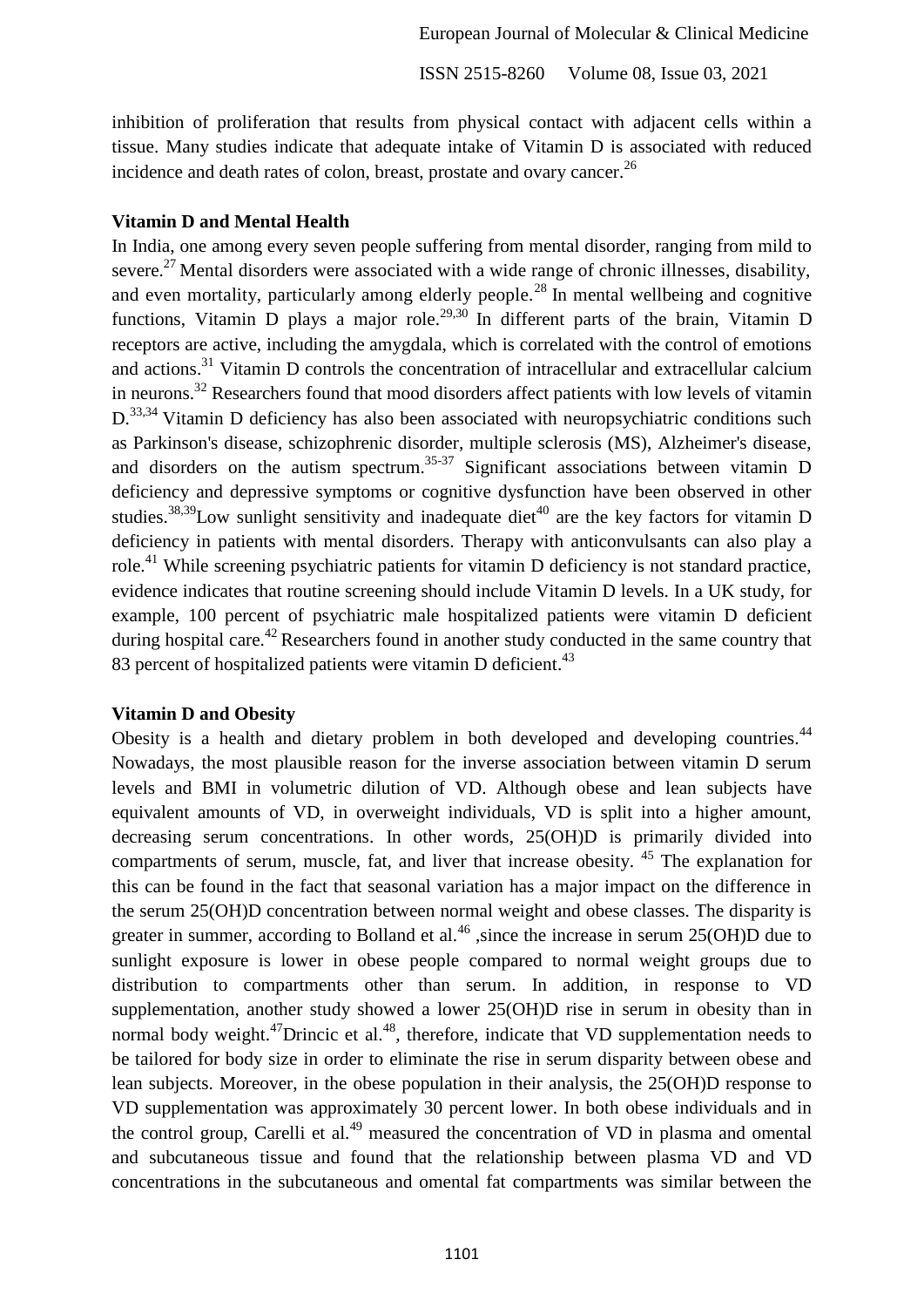two groups and that the distribution pattern of VD between these two fat tissues was similar. However, if the main cause of low 25(OH)D in obese people is volumetric dilution, this means that weight loss would further increase serum VD levels. Weight-loss experiments, however, produce inconsistent findings. Some studies have increased serum levels to 25OHD 50,51 , while others have shown negligible serum level changes. Weight-loss research was carried out by Mason et al.<sup>52</sup> on a large number of obese postmenopausal participants ( $N =$ 398) who underwent a 12-month long weight loss plan involving calorie restriction and exercise and found that serum levels of 25(OH)D increased significantly in weight loss. However, in the group of women who lost more than 15 percent of their body weight, 25(OH)D increased significantly (7.7 ng / mL), suggesting that there may be a weight loss threshold that can positively affect the concentration of VD serum. On the other hand, Wortsman et al.<sup>53</sup> proposed the hypothesis of VD sequestration in adipose tissue (AT), which showed that while VD dermal synthesis does not differ between two groups, obese subjects have lower plasma increases of 25(OH)D compared to normal-weight subjects after exposure to sunlight and oral VD supplementation. They indicated that VD is processed and retained in AT as a fat-soluble vitamin, which leads to lower plasma levels of VD in individuals with high levels of AT. This hypothesis of sequestration was the basis for the previously mentioned volumetric dilution hypothesis. However, compared with volumetric dilution, ergocalciferol (VD2) and cholecalciferol (VD3) prohormone sequestration relate not only to their hydrophobic nature and tendency to dissolve in AT but also to their inability to return to circulation as a 25-hydroxylase substrate in the liver, which transforms these prohormones once stored into 25(OH)D. Impaired hepatic 25-hydroxylation is a further mechanism for lower 25(OH)D. Targher et al.<sup>54</sup> reported that in non-alcoholic fatty liver disease (NAFLD) patients, 25-hydroxylation is impaired, a condition that is very common in obesity. Furthermore, decreased serum 25(OH)D levels were found to be closely related to the severity of histologically reported liver steatosis, inflammation, and necrosis.

#### **Vitamin D and Polycystic ovarian syndrome**

Vitamin D plays a physiological function in reproduction, including ovarian follicular growth and luteinisation by altering anti-muller hormone (AMH) signalling, follicle-stimulating hormone sensitivity and progesterone formation in human granulosa cells. It also affects glucose homeostasis across multiple functions. Potential effects of vitamin D on glucose homeostasis include the existence of specific vitamin D receptors (VDRs) in pancreatic βcells and skeletal muscles, the expression of 1-α-hydroxylase enzyme that can catalyze the conversion of 25-hydroxy vitamin D [25(OH)D] to 1,25-dihydroxyvitamin D, and the existence of a vitamin D response factor in the human insulin promoter. Polycystic ovarian syndrome ( PCOS) is a general cause of ovarian dysfunction in women with anovulation. The key signs are persistent anovulation, hyperandrogenism and/or the presence of polycystic ovarian morphology from ultrasound testing. The phenotypic presentation of this condition is associated with varying degrees of gonadotropic and metabolic disorders determined by the combination of various genetic and environmental factors. The prevalence of vitamin D deficiency in women with PCOS is approximately 67-85 percent, with serum concentrations of 25(OH)D < 20 ng / ml. While there is no substantial difference in 25(OH)D levels between PCOS and normal control women, a high prevalence of vitamin D deficiency has been found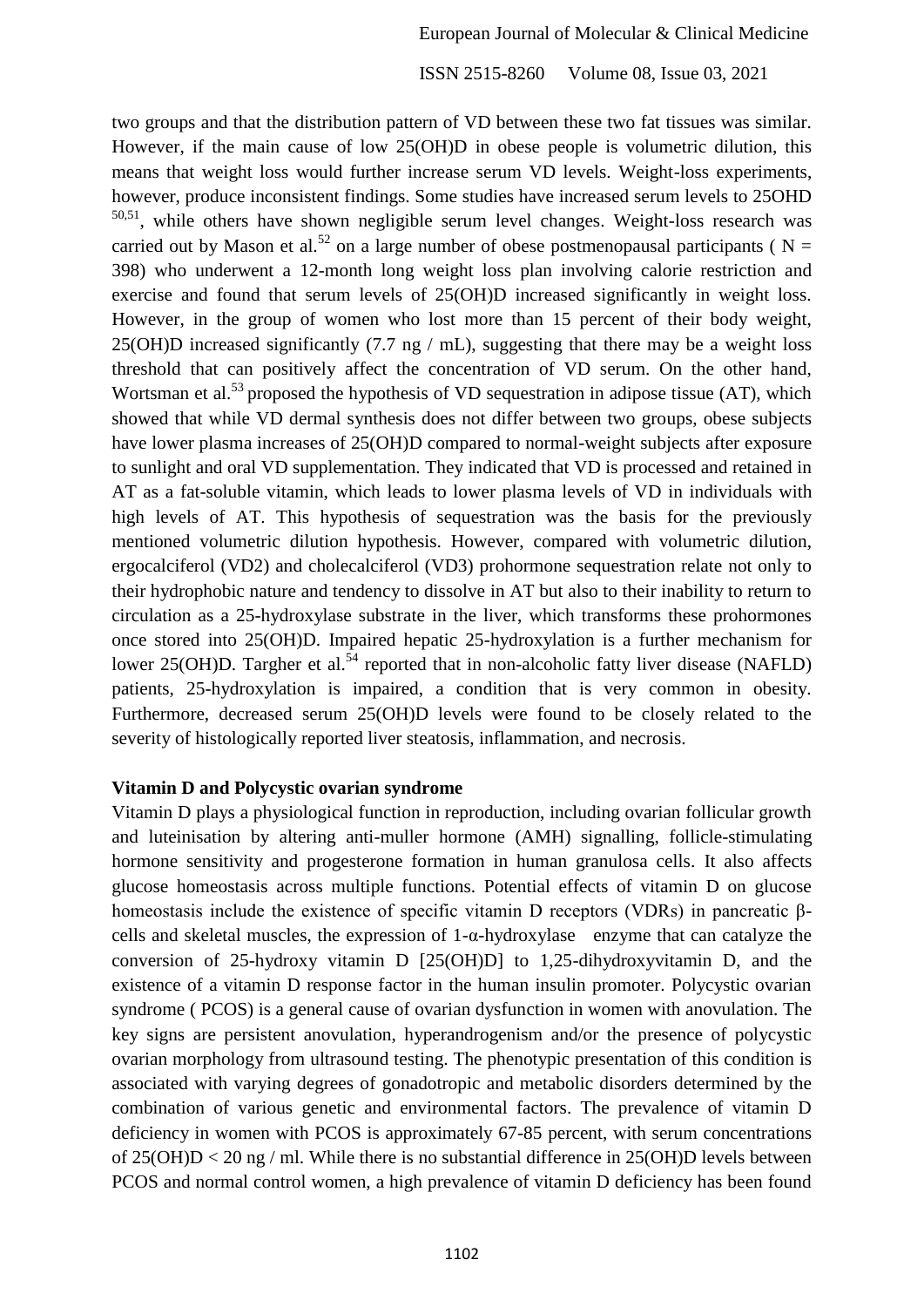to be associated with metabolic syndrome, which could have a substantial effect on public health. Low 25(OH)D levels can exacerbate the symptoms of PCOS, including insulin resistance, ovulatory, menstrual irregularities, infertility, hyperandrogenism, obesity, and increase the risk of cardiovascular disease. Many observational studies indicate a possible role of vitamin D in the inverse association between vitamin D status and metabolic disturbances in PCOS, but it is still difficult to draw a definite conclusion in the causal relationship due to contradictory results from numerous individual studies and a recent metaanalysis study of a systematic review of vitamin D supplementation. In particular, in addition to metformin therapy, vitamin D and calcium supplementation in women with PCOS may have beneficial effects on menstrual regularity and ovulation. Further study with high-quality randomized controlled trials is therefore warranted to assess the effect of vitamin D supplementation on the management of PCOS. Low 25(OH)D levels have been shown to be significantly associated with insulin resistance in women with PCOS.<sup>55</sup>

#### **Vitamin D and Pre-eclampsia**

Preeclampsia is a multifactorial pregnancy-specific disorder which is symbolized by the development of hypertension and proteinuria after 20 weeks of gestation.<sup>56</sup> Preeclampsia is a complication of pregnancy with significant implications. The condition is diagnosed with gestational hypertension and proteinuria. Preeclampsia is proposed to occur in two stages.<sup>57</sup> Placental perfusion is decreased in stage 1. This could happen after irregular implantation. Bad blood flow through the placenta is proposed to produce substances that initiate multisystem abnormalities in a favourable maternal environment (stage 2). Endothelial dysfunction is part of a systemic intravascular inflammatory response involving leukocytes and clotting and complementing processes. Bad placental blood flow does not appear to be the main cause of preeclampsia but is a strong predisposing factor.<sup>58</sup> The active form of vitamin D, 1,25-dihydroxyvitamin D3, has been shown to change the transcription and function of genes associated with normal implantation, placental invasion, and angiogenesis.<sup>59</sup> The immunomodulatory properties of 1,25-dihydroxy vitamin D are important. Abnormal implantation is hypothesized to be mediated at least in part by abnormal immune responses between pregnant mothers and infants.<sup>60</sup> Maternal vitamin D deficiency can increase inflammatory reactions.<sup>61</sup> Deficiency in vitamin D can also increase the risk of hypertension.<sup>62</sup> Finally, the endothelial growth factor (VEGF) of the renal vascular tends to be associated with proteinuria. 1,25-dihydroxyvitamin D3 could control angiogenic processes by affecting the transcription of the VEGF gene.<sup>63</sup> Vitamin D deficiency, as calculated by 25hydroxyvitamin D [25(OH)D] serum levels, is normal in pregnant women. A strong association between vitamin D and adverse pregnancy outcomes, such as preeclampsia, preterm birth and gestational diabetes mellitus, has been shown in several observational studies.<sup>64</sup> Many studies have shown that the risk of preeclampsia is increased when vitamin D serum levels are low.<sup>65</sup> Normal dihydroxyvitamin D level 1,25 may prevent preeclampsia by having an effect on immune modulation and vascular function. Numerous clinical studies have been sponsored by the National Institutes of Health with the goal of evaluating the impact of vitamin D supplementation during pregnancy and preventing adverse pregnancy outcomes.<sup>66</sup>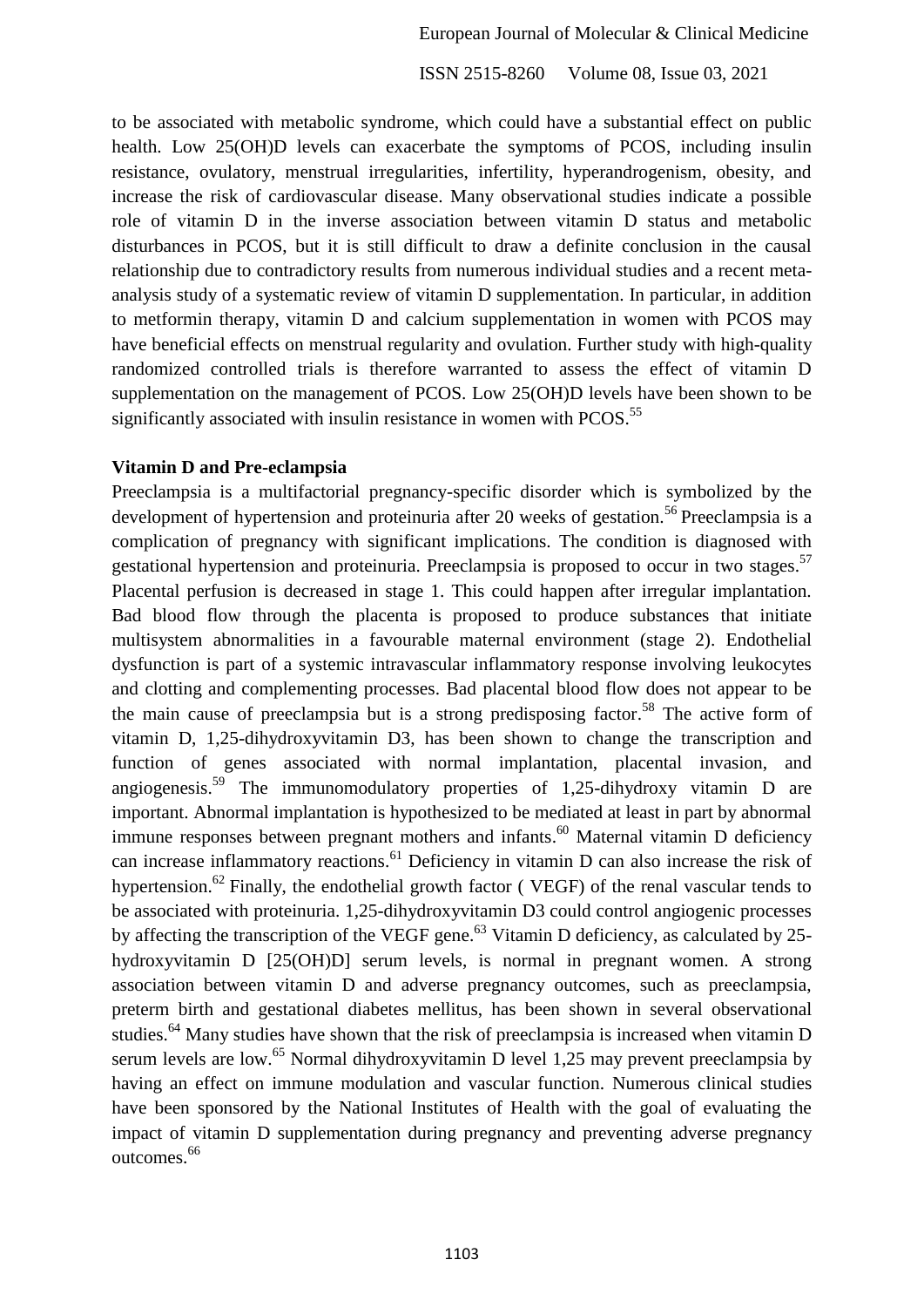#### **Vitamin D and Psoriasis**

Inflammatory disorders with an inherited predisposition affecting the skin, joints and immune system are psoriasis and psoriatic arthritis (PA). It is not well known about the pathogenesis of psoriasis. Records of psoriasis being treated with Vitamin D oral intake are available. On the basis of the beneficial effects of UVR on the condition, the role of oral administration of vitamin D supplements in the treatment of psoriatic skin was first described 60 years ago. $67$ The possibility of calcemic side effects, however, loses the advantage of oral administration of vitamin D. Topical calcipotriol, a vitamin D analog, is now used successfully in the treatment of psoriasis. It is healthy and good without systemic side effects for the treatment of psoriasis. Several studies have shown that vitamin D suppresses IL 2, IL 6, and interferongamma growth, which are potent inflammation mediators. Surveys also reported the existence in psoriatic patients of an interplay between T helper cells (Th 17) and vitamin D. Furthermore, vitamin D activates the activity of T-cell suppressors and prevents cytotoxic and natural killer cells from developing. It has been suggested that the therapeutic effects of topical vitamin D and its analogs on psoriatic lesions may be explained by a combination of mechanisms for decreased cell proliferation, increased cell differentiation, immunomodulation. However, for all patients with psoriasis, treatment with Vitamin D is not effective. As a result, the exact mechanism of action of vitamin D in psoriasis and the etiology of the disease should be explained. The precise action of vitamin D in psoriasis, which is also the aim of this research, needs to be determined. To this end, a literature review was conducted to assess if there is a link between serum vitamin D deficiency and psoriasis incidence.<sup>68,69</sup>

## **Vitamin D and Diabetes**

Diabetes mellitus is a group of metabolic disorder characterized by insulin resistance initially, impaired insulin secretion, insulin deficiency, increase glucose production and decreased glucose utilization and the complications arising from this disease is the major cause of death worldwide. The cells of the body cannot metabolize carbohydrate due to relative or complete lack of insulin and body breaks its own protein, fat, glycogen resulting in hyperglycemia. Deficiency of vitamin D was linked to DM induction and progression. While the relationship between vitamin D and insulin secretion, insulin tolerance, and β-cell dysfunction is highlighted in patients with DM, evidence of vitamin D and DM levels is inconsistent, and well-controlled studies are required.  $70-72$ 

#### **Conclusion**

Vitamin D deficiency is not very common since it can be synthesised in the body in adequate amounts by simple exposure to sunlight even for 10 minutes every day. It may be seen in people who are bedridden for long periods, strict vegetarians, chronic alcoholics and person suffering from severe liver and kidney diseases or fat Malabsorption syndromes. Women who cover their entire body are susceptible to vitamin D deficiency, if the requirement is not met through the diet. Vitamin D is also involved in some function in addition to calcium homeostasis and bone metabolism. Receptors for calcitriol occur in many other tissues such as the parathyroid gland, islet of pancreas, myeloid stem cells in bone marrow and keratinocytes of skin. Vitamin D seems to be involved in cell differentiation, both in normal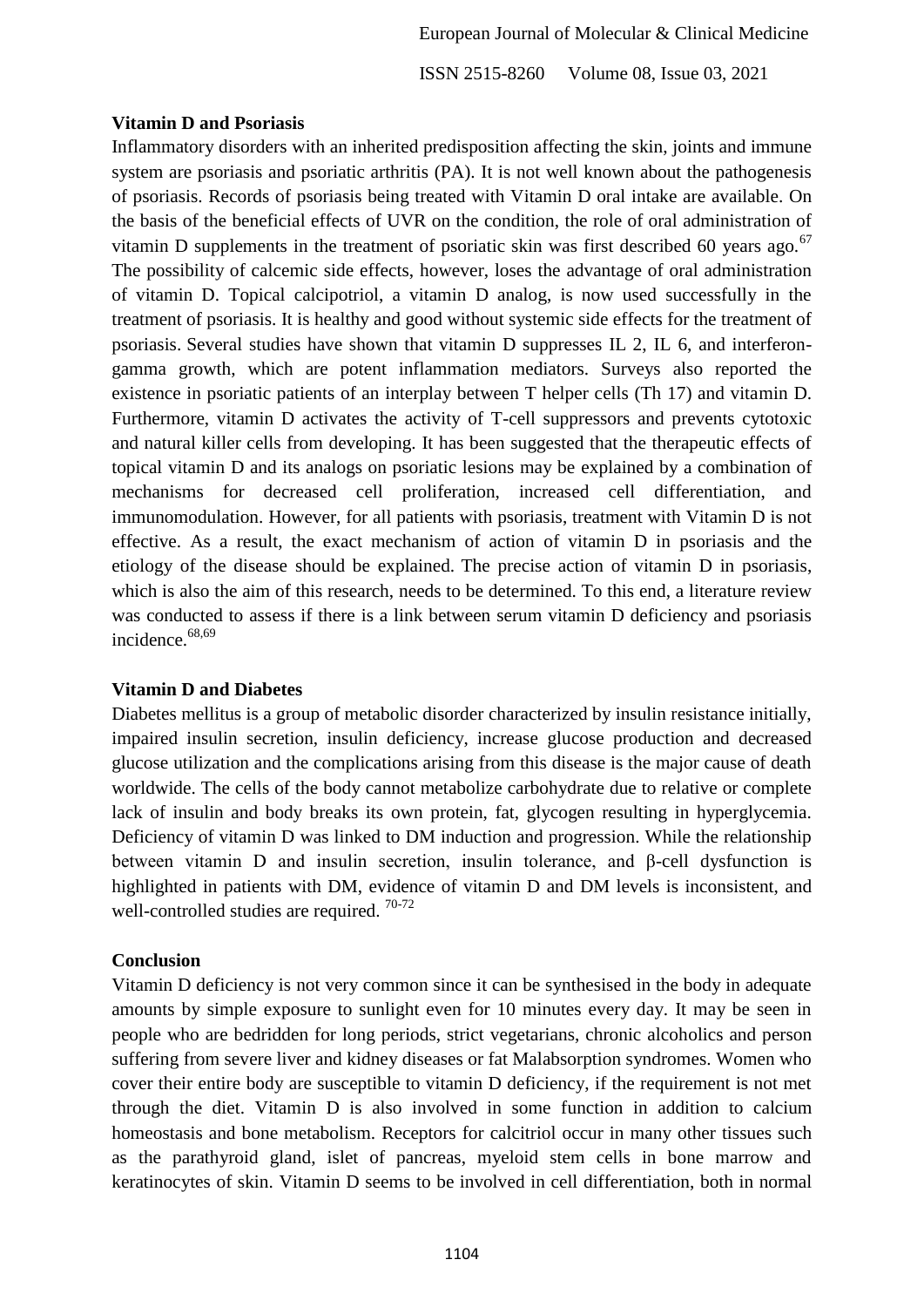European Journal of Molecular & Clinical Medicine

ISSN 2515-8260 Volume 08, Issue 03, 2021

and malignant tissues. It also stimulates the production of cytokines thus playing a role in immunomodulation. Adequate intake of vitamin D is beneficial in reducing the risk of certain autoimmune disease. The supplementation of Vitamin D3 is said to decrease the overall mortality and thus has a positive effect on the lifespan. So adequate amount of Vitamin D should be taken as Vitamin D plays role beyond calcium homeostasis and bone formation.

**Acknowledgement:** Nil **Conflict of Interest:** Nil **Funding support:** Nil **Ethical Clearance:** Not Required

#### **REFERENCE**

- 1. Jha RK, Kondhalkar A, Jain P, Butola LK. Supplementation of Vitamin D in Diabetic Patients. Indian Journal of Forensic Medicine & Toxicology. 2020 Oct 1;14(4).
- 2. Burtis CA, Ashwood ER, Bruns DE. Tietz Fundamentals of Clinical Chemistry. 5th edition.Bone and Mineral Metabolism, Vitamin D. 2014: 1765-69.
- 3. Butola LK, Gusain N. TO STUDY THE ASSOCIATION OF VITAMIN D, CALCIUM AND PHOSPHORUS IN TYPE 2 DIABETES MELLITUS PATIENTS. Age. 2020 Aug;53(11.2):52-6.
- 4. Dhok A, Butola LK, Anjankar A, Shinde AD, Kute PK, Jha RK. Role of Vitamins and Minerals in Improving Immunity during Covid-19 Pandemic--A Review. Journal of Evolution of Medical and Dental Sciences. 2020 Aug 10;9(32):2296-301.
- 5. Lehmann B, Querings K, Reichrath J. Vitamin D and skin: New aspects for dermatology. Exp Dermatol 2004;13(Suppl 4):11-5
- 6. Butola NG. THE CROSS-SECTIONAL POPULATION-BASED STUDY CONDUCTED TO ELUCIDATE THE PREVALENCE OF VITAMIN D DEFICIENCY, BONE TURNOVER MARKER'S VARIATION AMONG ADOLCENTS OF HARYANA.
- 7. Le Poole IC, Wankowicz-Kalinska A, van den Wijngaard RM, Nickoloff BJ, Das PK. Autoimmune aspects of depigmentation in vitiligo. J Invest Dermatol Symp Proc 2004;9:68-72.
- 8. Adorini L, Penna G. Control of autoimmune diseases by the vitamin D endocrine system. Nat Clin Pract Rheumatol 2008;4:404-12.
- 9. Parsad D, Saini R, Verma N. Combination of PUVAsol and topical calcipotriol in vitiligo. Dermatology 1998;197:167-70.
- 10. AlGhamdi K, Noura A, Moussa N. The role of vitamin D in melanogenesis with an emphasis on vitiligo. Indian J Dermatol Venereol Leprol 2013;79:750-8.
- 11. Parsad D, Kanwar AJ. Topical vitamin D analogues in the treatment of vitiligo. Pigment Cell Melanoma Res 2009;22:487-8.
- 12. Finamor DC, Sinigaglia-Coimbra R, Neves LC, Gutierrez M, Silva JJ, Torres LD, et al. A pilot study assessing the effect of prolonged administration of high daily doses of vitamin D on the clinical course of vitiligo and psoriasis. Dermatoendocrinol 2013;5:222-34.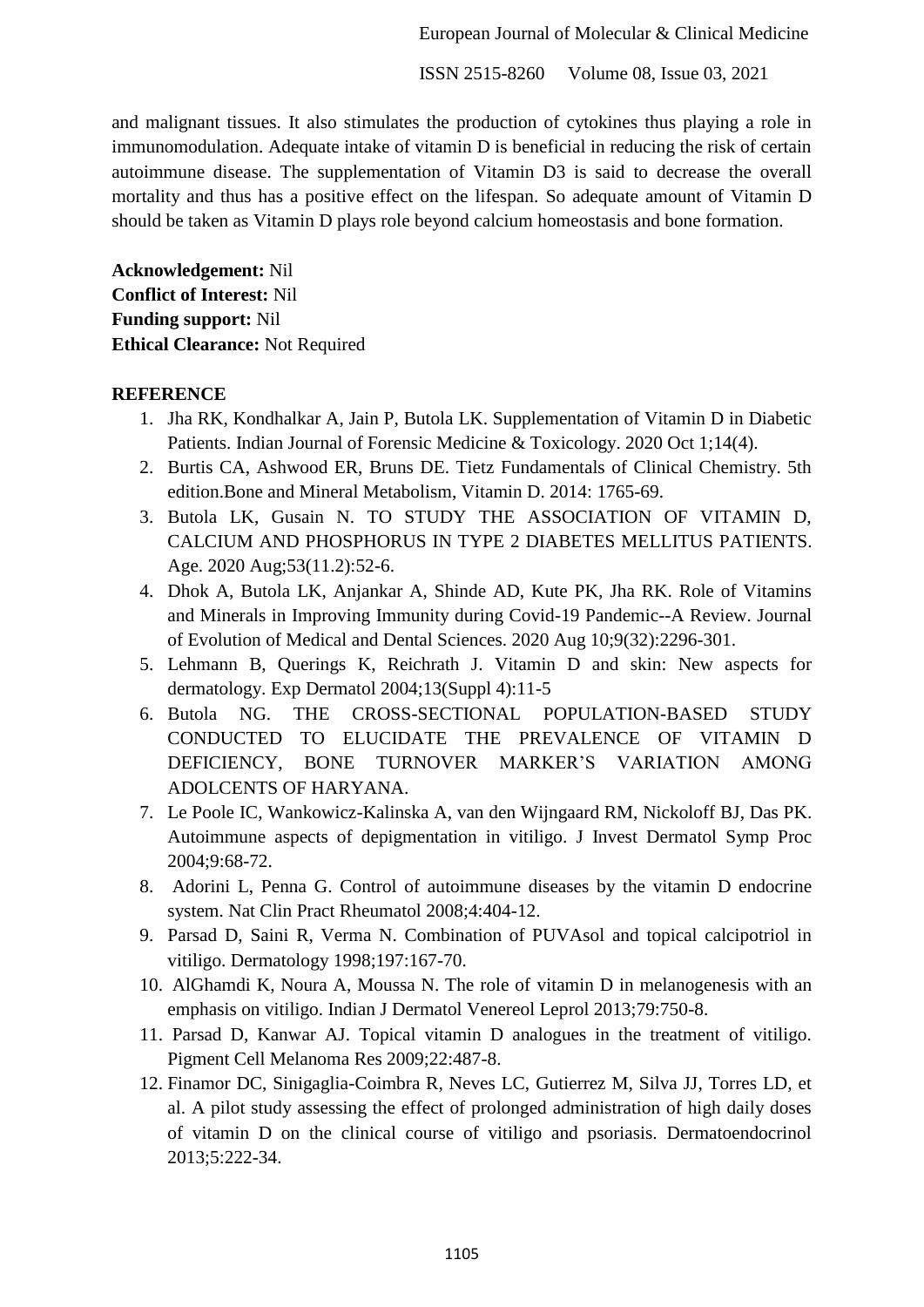- 13. Williams S, Malatesta K, Norris K. Vitamin D and chronic kidney disease. Ethnicity & disease. 2009;19(4 Suppl 5):S5.
- 14. Danik JS, Manson JE. Vitamin D and cardiovascular disease. Current treatment options in cardiovascular medicine. 2012 Aug;14(4):414-24.
- 15. Pike JW, Meyer MB. The vitamin D receptor: new paradigms for the regulation of gene expression by 1,25-dihydroxyvitamin D3. Endocrinol Metab Clin North Am 2010;39:255–69.
- 16. Carlberg C, Seuter S. A genomic perspective of vitamin D signaling. Anticancer Res 2009;29:3485–93.
- 17. Ramagopalan SV, Heger A, Berlanga AJ, et al. A ChIP-seq defined genome-wide map of vitamin D receptor binding: associations with disease and evolution. Genome Res 2010;20:1352–60.
- 18. Feldman D, Krishnan AV, Swami S, Giovannucci E, Feldman BJ. The role of vitamin D in reducing cancer risk and progression. Nat Rev Cancer 2014;14:342–57.
- 19. Alvarez-Díaz S, Valle N, Ferrer-Mayorga G, et al. MicroRNA-22 is induced by vitamin D and contributes to its antiproliferative, antimigratory and gene regulatory effects in colon cancer cells. Hum Mol Genet 2012;21:2157–65.
- 20. Roy S, Frodsham A, Saha B, Hazra SK, Mascie-Taylor CG, Hill AV. Association of vitamin D receptor genotype with leprosy type. J Infect Dis 1999;179:187–91.
- 21. Sapkota BR, Macdonald M, Berrington WR, et al. Association of TNF, MBL, and VDR polymorphisms with leprosy phenotypes. Hum Immunol 2010;71:992–8.
- 22. Butola LK, Kute PK, Anjankar A, Dhok A, Gusain N, Vagga A. Vitamin B12-Do You Know Everything?. Journal of Evolution of Medical and Dental Sciences. 2020 Oct 19;9(42):3139-47.
- 23. Do Hun Lee JC, Kim Y, Seo YK, Park EJ, Won CW, Soh Y. Association between vitamin D deficiency and cognitive function in the elderly Korean population: A Korean frailty and aging cohort study. Medicine. 2020 Feb;99(8).
- 24. Finklea JD, Grossmann RE, Tangpricha V. Vitamin D and chronic lung disease: a review of molecular mechanisms and clinical studies. Adv Nutr 2011;2:244–53.
- 25. Banerjee A, Panettieri R Jr. Vitamin D modulates airway smooth muscle function in COPD. Curr Opin Pharmacol 2012;12:266–74.
- 26. Garland CF, Garland FC, Gorham ED, Lipkin M, Newmark H, Mohr SB, Holick MF. The role of vitamin D in cancer prevention. American journal of public health. 2006 Feb;96(2):252-61.
- 27. Ambad RS, Butola LK, Singh BR, Bankar N, Ghogare AS, Patil DR. A crosssectional comparison of minerals in psychiatric disorder. International Journal of Psychosocial Rehabilitation. 2020;24(06):5968-76.
- 28. Ranjit S. Ambad, Sonal Muley, Lata Kanyal Butola, & Ajinkya S. Ghogare. (2021). Association of Antioxidant to the Genesis of Psychiatric Disorder. International Journal of Research in Pharmaceutical Sciences, 12(1), 588-593. https://doi.org/10.26452/ijrps.v12i1.4124
- 29. Oudshoorn C, Mattace-Raso FU, van der Velde N, Colin EM, van der Cammen TJ. Higher serum vitamin D3 levels are associated with better cognitive test performance in patients with Alzheimer's disease. Dement Geriatr Cogn Disord. (2008) 25:539–43.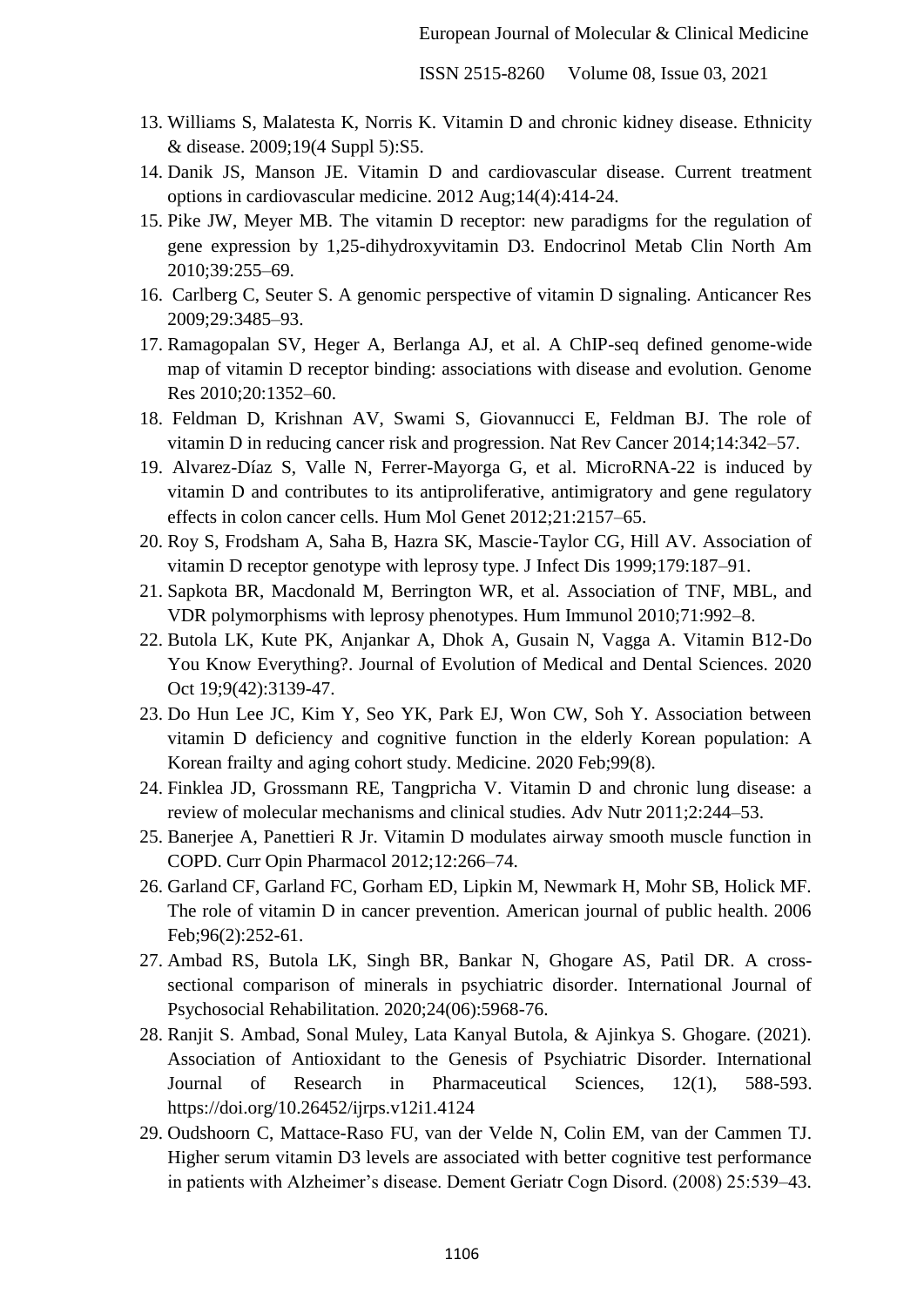- 30. Kalueff A, Minasyan A, Keisala T, Kuuslahti M, Miettinen S, Tuohimaa P. The vitamin D neuroendocrine system as a target for novel neurotropic drugs. CNS Neurol Disord Drug Targets. (2006) 5:363–71.
- 31. Walbert T, Jirikowski GF, Prüefer K. Distribution of 1,25-dihydroxyvitamin D3 receptor immunoreactivity in the limbic system of the rat. Horm Metab Res. (2001) 33:525–31.
- 32. Kalueff A, Eremin K, Tuohimaa P. Mechanisms of neuroprotective action of vitamin D3. Biochemistry. (2004) 69:738–41.
- 33. Wilkins C, Sheline Y, Roe C, Birge S, Morris J. Vitamin D deficiency is associated with low mood and worse cognitive performance in older adults. Am J Geriatr Psychiatry. (2006) 14:1032–40.
- 34. Przybelski R, Binkley N. Is vitamin D important for preserving cognition? A positive correlation of serum 25-hydroxyvitamin D concentration with cognitive function. Arch Biochem Biophys. (2007) 460:202–5.
- 35. Cieslak K, Feingold J, Antonius D, Walsh-Messinger J, Dracxler R, Rosedale M, et al. Low vitamin D levels predict clinical features of schizophrenia. Schizophr Res. (2014) 159:543–5.
- 36. DeLuca G, Kimball S, Kolasinski J, Ramagopalan S, Ebers G. Review: the role of vitamin D in nervous system health and disease. Neuropathol Appl Neurobiol. (2013) 39:458–84.
- 37. Cui X, Gooch H, Groves N, Sah P, Burne T, Eyles D, et al. Vitamin D and the brain: key questions for future research. J Steroid Biochem Mol Biol. (2015) 148:305–9.
- 38. Ganji V, Milone C, Cody MM, McCarty F, Wang YT. Serum vitamin D concentrations are related to depression in young adult US population: the Third National Health and Nutrition Examination Survey. Int Arch Med. (2010) 3:29.
- 39. Annweiler C, Schott AM, Allali G, Bridenbaugh SA, Kressig RW, Allain P, et al. Association of vitamin D deficiency with cognitive impairment in older women: cross-sectional study. Neurology. (2010) 74:27– 32.
- 40. Koster JB, Kühbauch BA. Vitamin D deficiency and psychiatric patients. Tijdschr Psychiatr. (2011) 53:561–5.
- 41. Menon B, Harinarayan CV. The effect of anti epileptic drug therapy on serum 25 hydroxyvitamin D and parameters of calcium and bone metabolism—a longitudinal study. Seizure. (2010) 19:153–8.
- 42. Tiangga E, Gowda A, Dent JA. Vitamin D deficiency in psychiatric in-patients and treatment with daily supplements of calcium and ergocalciferol. Psychiatr Bull. (2008) 32:390–3.
- 43. Cashman KD, Dowling KG, Škrabáková Z, Gonzalez-Gross M, Valtueña J, De Henauw S, et al. Vitamin D deficiency in Europe: pandemic? Am J Clin Nutr. (2016) 103:1033–44.
- 44. Ambad RS, Butola ML, Bankar N, Dhok A. Clinical Correlation Of Oxidative Stress Andantioxidant In Obese Individuals. European Journal of Molecular & Clinical Medicine.;8(01):2021.
- 45. Walsh, J.S.; Bowles, S.; Evans, A.L. Vitamin D in obesity. Curr. Opin. Endocrinol. Diabetes Obes. 2017, 24, 389–394.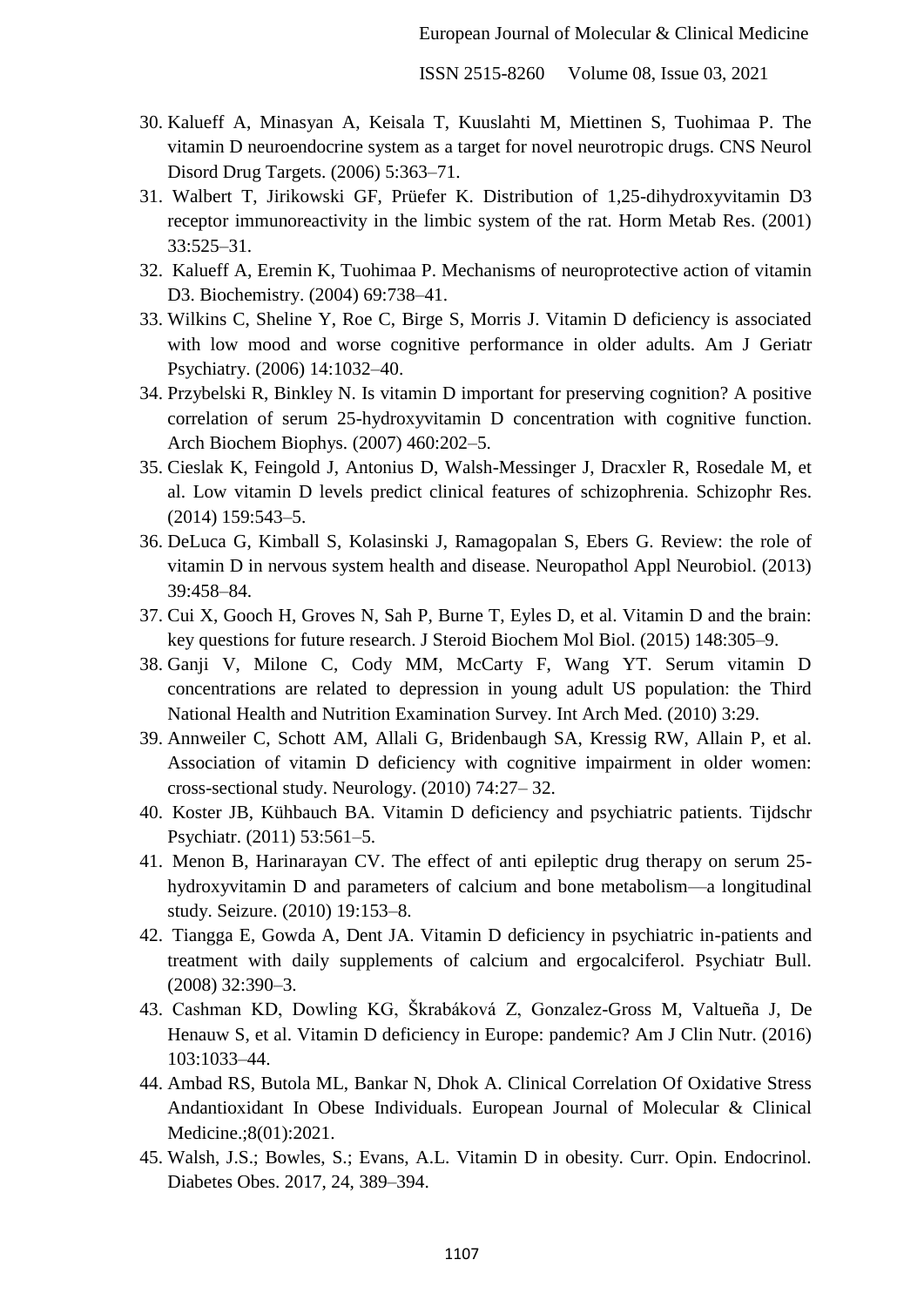- 46. Bolland, M.J.; Grey, A.B.; Ames, R.W.; Mason, B.H.; Horne, A.M.; Gamble, G.D.; Reid, I.R. The effects of seasonal variation of 25-hydroxyvitamin D and fat mass on a diagnosis of vitamin D sufficiency. Am. J. Clin. Nutr. 2007, 86, 959–964.
- 47. Gallagher, J.C.; Yalamanchili, V.; Smith, L.M. The effect of vitamin D supplementation on serum 25(OH)D in thin and obese women. J. Steroid Biochem. Mol. Biol. 2013, 136, 195–200.
- 48. Drincic, A.; Fuller, E.; Heaney, R.P.; Armas, L.A.G. 25-Hydroxyvitamin D Response to Graded Vitamin D3Supplementation Among Obese Adults. J. Clin. Endocrinol. Metab. 2013, 98, 4845–4851.
- 49. Carrelli, A.; Bucovsky, M.; Horst, R. Vitamin D storage in adipose tissue of obese and normal weight women. J. Bone Miner. Res. 2017, 32, 237–242.
- 50. Wamberg, L.; Christiansen, T.; Paulsen, S.K. Expression of vitamin D-metabolizing enzymes in human adipose tissue—The effect of obesity and diet-induced weight loss. Int. J. Obes. 2013, 37, 651–657.
- 51. Rock, C.L.; Emond, J.A.; Flatt, S.W.; Heath, D.D.; Karanja, N.; Pakiz, B.; Sherwood, N.E.; Thomson, C.A. Weight Loss Is Associated with Increased Serum 25- Hydroxyvitamin D in Overweight or Obese Women. Obesity 2012, 20, 2296–2301.
- 52. Mason, C.; Xiao, L.; Imayama, I.; Duggan, C.R.; Bain, C.; Foster-Schubert, K.E.; Kong, A.; Campbell, K.L.; Wang, C.-Y.; Neuhouser, M.L.; et al. Effects of weight loss on serum vitamin D in postmenopausal women12345. Am. J. Clin. Nutr. 2011, 94, 95–103.
- 53. Wortsman, J.; Matsuoka, L.Y.; Chen, T.C.; Lu, Z.; Holick, M.F. Decreased bioavailability of vitamin D in obesity. Am. J. Clin. Nutr. 2000, 72, 690–693.
- 54. Targher, G.; Bertolini, L.; Scala, L.; Cigolini, M.; Zenari, L.; Falezza, G.; Arcaro, G. Associations between serum 25-hydroxyvitamin D3 concentrations and liver histology in patients with non-alcoholic fatty liver disease. Nutr. Metab. Cardiovasc. Dis. 2007, 17, 517–524.
- 55. Lin MW, Wu MH. The role of vitamin D in polycystic ovary syndrome. The Indian journal of medical research. 2015 Sep;142(3):238.
- 56. Ambad RS, Bankar N, Butola LK, Kalambe M, Singh BR. The Effects of Multi Vitamins Supplementation in the Prevention of Preeclampsia. Indian Journal of Forensic Medicine & Toxicology. 2020 Oct 1;14(4).
- 57. J. M. Roberts and H. S. Gammill, "Preeclampsia: recent insights," Hypertension, vol. 46, no. 6, pp. 1243–1249, 2005.
- 58. C. W. G. Redman, G. P. Sacks, and I. L. Sargent, "Preeclampsia: an excessive maternal inflammatory response to pregnancy," American Journal of Obstetrics  $\&$ Gynecology, vol. 180, no. 2, pp. 499–506, 1999.
- 59. G. S. Daftary and H. S. Taylor, "Endocrine Regulation of HOX Genes," Endocrine Reviews, vol. 27, no. 4, pp. 331–355, 2006.
- 60. K. Muller, M. Diamant, and K. Bendtzen, "Inhibition of production and function of interleukin-6 by 1,25-dihydroxyvitamin D3," Immunology Letters, vol. 28, no. 2, pp. 115–120, 1991.
- 61. M. Hewison, "Vitamin D and the immune system," Journal of Endocrinology, vol. 132, no. 2, pp. 173–175, 1992.